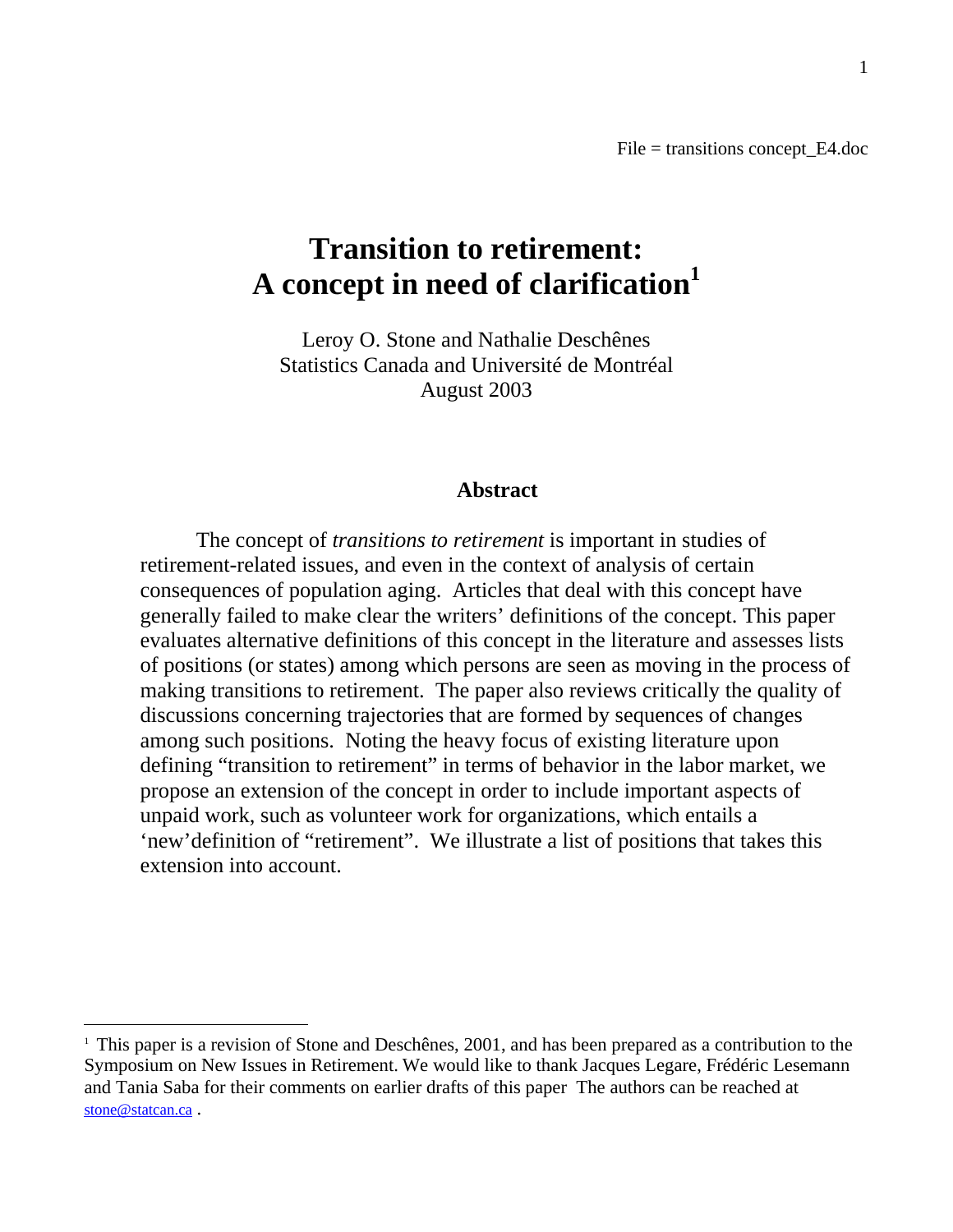# **Introduction**

Population aging has sparked the fear that there will not be enough people of working age to sustain the growing population of retirees. Furthermore, the demographic pressure exerted by population aging will increase over the next 10 years (Légaré, 2001; Myles and Street, 1995; OECD, 1995; OECD, 1998; OECD, 2000; Kutza, 1998).

The proportion of individuals, especially men, who remain employed into their sixties has fallen markedly in many industrialized countries since the 1970s (OECD, 1995; Cook, 1997; Purcell, 2000). This has not only increased the proportion of pensioners but also added to the pressure on public systems such as social security programs and the health care system (OECD, 2000). As a result, a number of governments have begun studying the issues and policies surrounding "active aging". It is thought that by promoting gradual retirement among aging workers, they can help reduce the impact of inflation on incomes in later life and the burden of pension systems on government budgets. (Guillemard, Taylor and Walker, 1996; Reday-Mulvey and Delsen, 1996; Reday-Mulvey, 1998; OECD, 1998; OECD, 2000; Patmios and Woodbury, 1999; Chen, 1996).

Over the last two decades, middle-aged workers who have quit or lost their jobs have encountered many more obstacles than younger workers in finding employment consistent with their experience (Guillemard, 1995; OECD, 2000). Loss of employment among middle-aged workers has become a key factor in precipitating unplanned transitions to retirement, which tend to have serious effects on family and health (Weckerle and Shultz, 1999).

Gender has an important effect on the paths by which people move from a life dominated by paid work to a life where there is little or no paid work. For example, we know that women have a much less stable labour market experience throughout their working lives and receive lower pay and less pension coverage than men (Gee and McDaniel, 1991; McDonald, 1996). This difference in labour market experience may have a significant influence on patterns of transition to retirement.

Central to all the situations described above is the concept of *transition to retirement*. This concept is used in a wide variety of social science writings and policy-oriented discussions concerning aging workers. When using this concept, researchers should attempt to clearly explain how they use the concept in their analyses. However, this desideratum is rarely fulfilled in the literature. One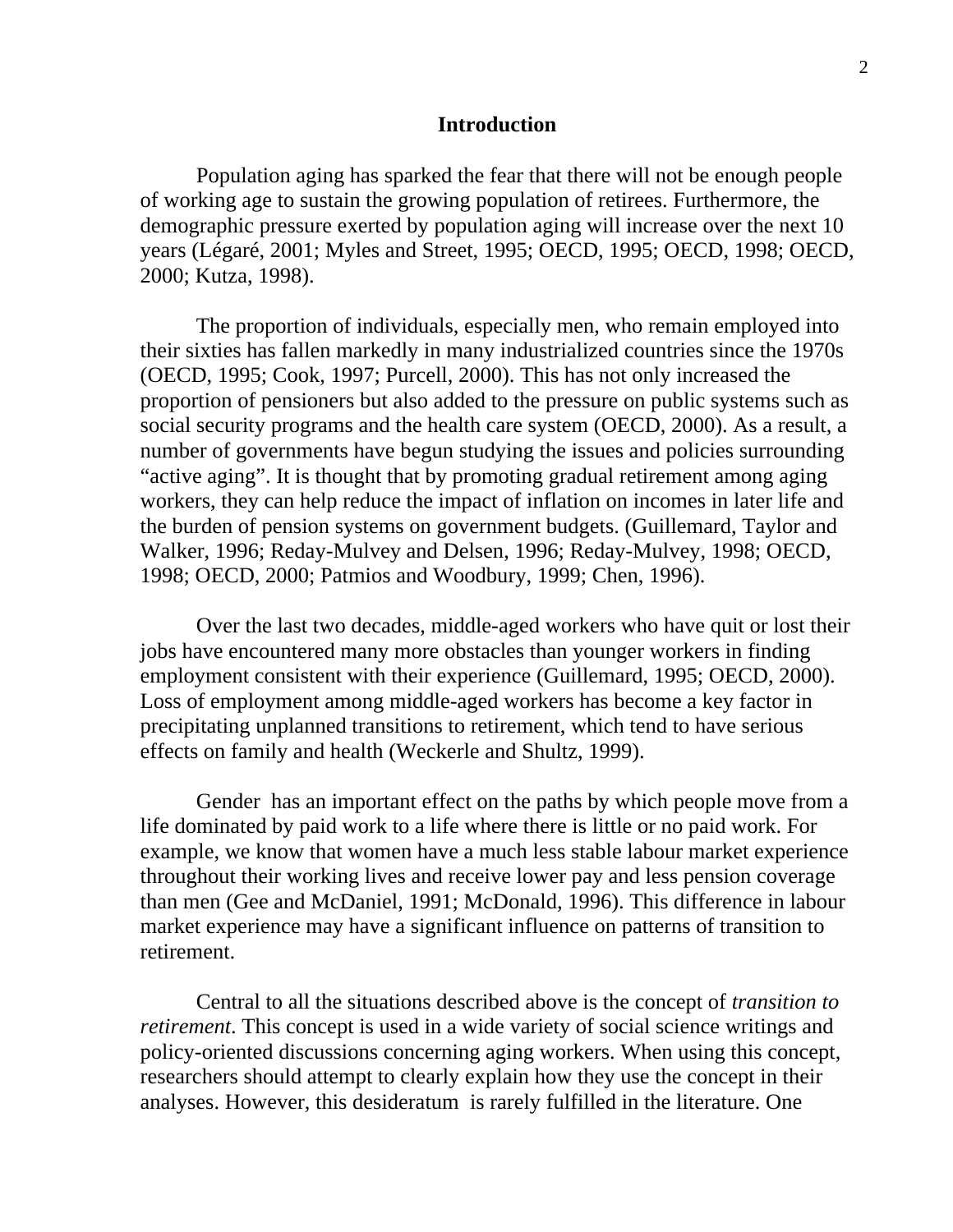purpose of this article is to point out the lack of clarity in discussions of the *transition to retirement* concept and to suggest a few approaches toward improving the situation.

# **Alternative definitions of** *transition to retirement*

One finds in the literature three main approaches to the definition of "transition to retirement", two in the American literature and one in the European literature. Despite their differing points of view, they all attempt to account for the possible situations relating to the end of labour market participation by aging workers.

# *The American literature*

The more dominant of the two approaches to the concept of the *transition to retirement* in the American literature views the transition to retirement as a process of one or more movements among a set of positions all but one of which reflect an aspect of activity *within* the labour market. The final movement is separation from the labour market.

 Within this dominant approach there are two major variants. The first focuses on the *degree of activity*, and the second targets the *nature of the activity*. For example, a change of position might be a switch from full-time employment to part-time employment, which involves a variation in degree of activity. In contrast, a change of position might be a switch from one full-time job to another full-time job, thus a change in the nature of the activity. (Blau, 1994; Gustman and Steinmeier, 2000; Honig and Reimers, 1987; McDonald, 1996; Ruhm, 1990; Ruhm, 1995; Settersten, 1998; Stein, 2000, Weckerle and Shultz, 1999). It is notable that in this approach, a position is defined in terms of the characteristics of the person's job

The second approach views the transition as involving movements among the following set of labour market statuses<sup>2</sup> – active, inactive and unemployed. Unlike the approach just summarised, this one takes as its reference point the individual's labour market *status* rather than attributes of her or hers/his *job*. Aging workers may experience several status changes before they finally exit the labour market (McDaniel, Lalu and Krahn, 1995). hers/his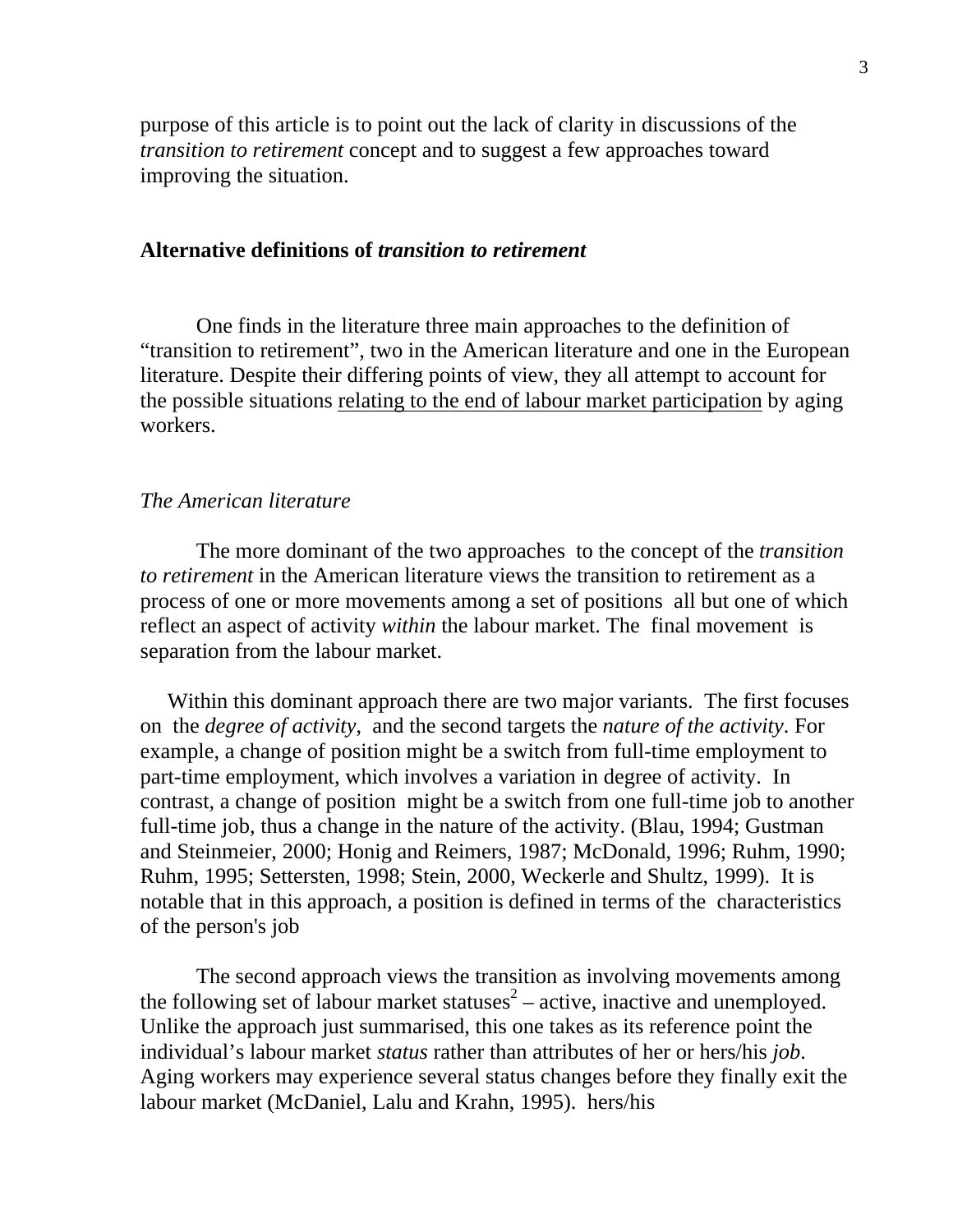#### *The European model*

The European view is much more limited in terms of movement among defined positions than the American ones. The former implies that the transition to retirement involves just a single movement: the shift from active status to inactive status. The variety lies in the different ways in which aging workers can take their leave from the labour market. The focus is on how individuals, when they reach an age range where they are eligible for retirement, remove themselves or are removed from the world of paid work (Guillemard, 1995; Gognalons-Nicolet, Gaullier and Blochet, 1996; Han and Moen, 1999).

 The European discussion of transitions to retirement tends to emphasize the public or private social safety nets (old age security, disability insurance and unemployment insurance), which are represented as instruments to regulate the movement of labour and the flow out of the labour force, instruments that aging workers will have or should use to make their transition to retirement. Examples include bridging programs, such as unemployment insurance, which provide an income to individuals forced into an "early exit" from a job, that is, workers not yet eligible for retirement pensions. In this case, unemployment is a form of transition between the state of being employed and that of being retired because the individuals do not qualify for a public retirement pension (Guillemard, 1995).

# *Critique*

One serious gap in the literature just summarized arises from its heavy focus on workers making movements (or 'migrations') among defined labourmarket positions. As Clark and Quinn (2002) imply, there may be important aspects of transitional processes that happen without visible change of position in the labour market -- e.g., assuming reduced responsibilities within one's main career job.

There seems to be a paucity of Canadian data on this dimension of transitions to retirement (processes that happen without visible change of position in the labour market), and this becomes a serious gap when both older workers and employers are increasingly looking for ways to make the transitions to retirement more gradual.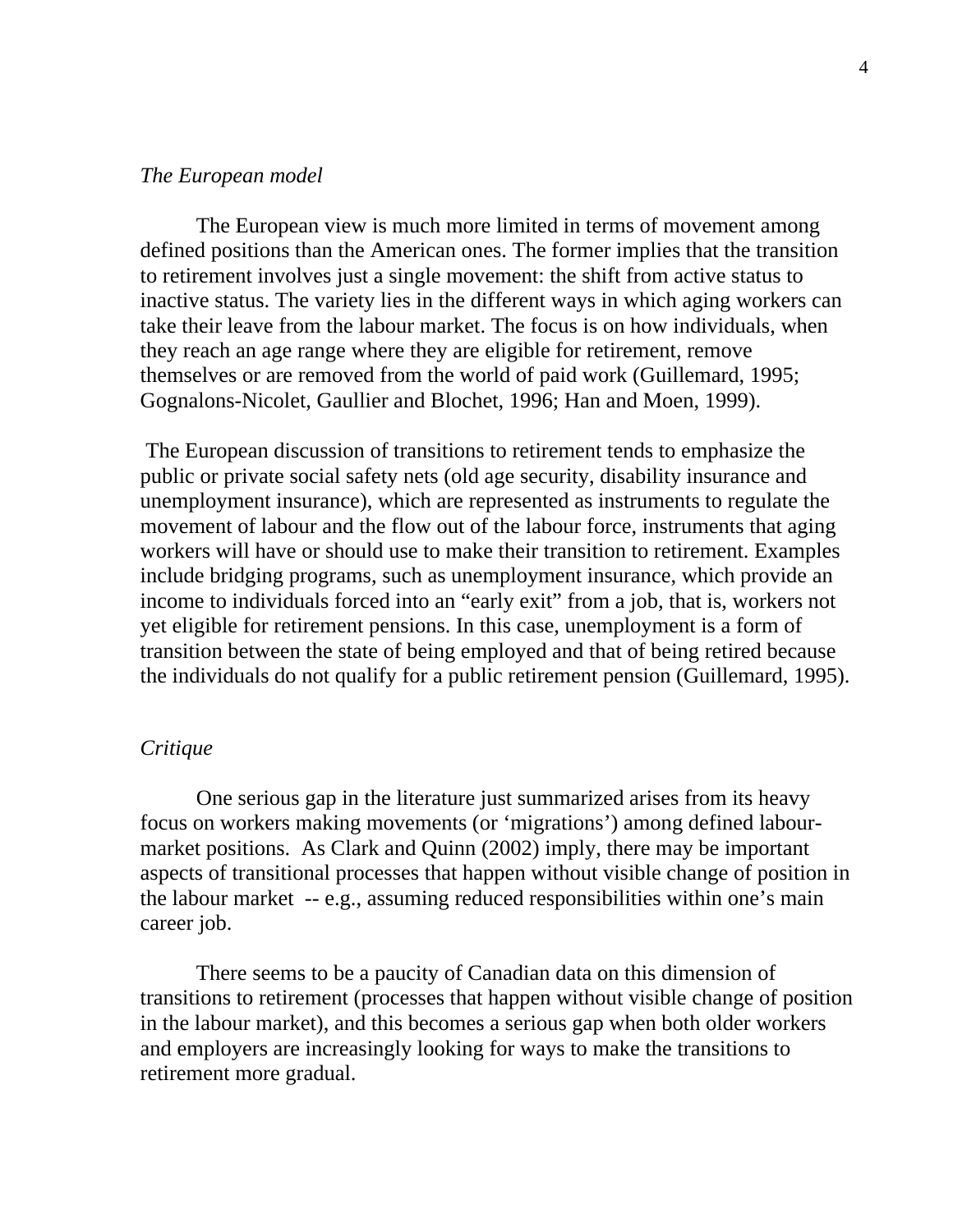The foregoing remarks suggest that it is useful to adopt a broader definition of "transitions to retirement" than that suggested in the literature summarized above. This definition should include the notion that the transition process may include a combination of the following: certain activities undertaken, steps made, or decisions taken. Thus some dimensions of the process would take us beyond consideration of positions in the labour market.

In suggesting that adopted definitions of "transition to retirement" need to be broader than those suggested in almost all of the existing literature, we hesitate at this point to offer a new formal definition of the concept. This is because one needs first to decide how "retirement" will be defined for the purposes of the discussion.

In choosing among the many existing definitions of "retirement", we should acknowledge the important difference in meanings that arises between the situation where retirement is regarded as being a state one occupies, and that where is regarded as a process in which one engages. However, emphasis on the idea that retirement is a process (entirely legitimate within the bounds of certain discussions) makes it quite difficult to isolate what is the transition to retirement. Is it the transition to the process of retirement? Probably not. Thus, we suggest, when people speak of retirement as a process they are talking about what we call "transition to retirement", and for this discussion retirement is a state that is entered -- for example, the state of having finally withdrawn from any activity within the labour market.

It is important to note, as Smeeding and Quinn 1997 emphasize, that final withdrawal cannot be known at a moment of time – or by asking people at a given time whether they have or have not retired; because any one can move into and out of the *momentary* state of being retired.

To classify people as being retired in the sense of having finally withdrawn from the labour force, we have to observe them over a sequence of years. At the end of that sequence we can tentatively classify each person as having finally withdrawn, or not, from the labour market. And we must allow for classification error.

Thus, for the present discussion, we propose to regard retirement as being a state that is entered, emphasizing that one rarely exits that state. (Please note that this remark implies that to know if a person has retired it is not enough to observe that they have left the labour market at a certain moment of time; nor is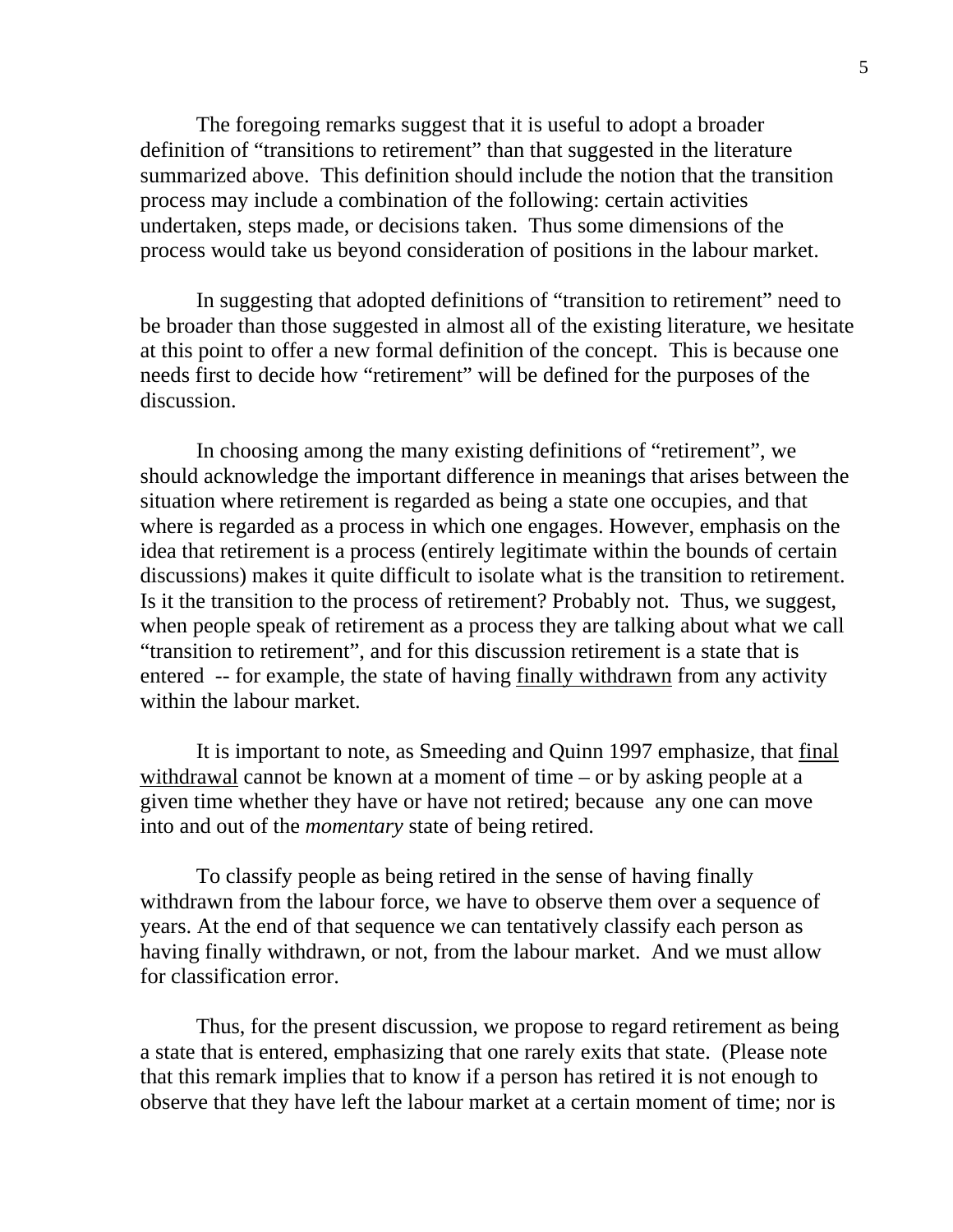it enough to ask them whether they have retired (they may says 'yes' today and change their minds tomorrow.)

Thus our formal definition of "transition to retirement" is one that involves keeping ion mind a process of moving toward a state that is rarely left once it has been entered. After a fairly careful review of usage of this phrase, and thinking about the different contexts in which its use is warranted, a simple and neat definition does not come to mind. We can say, however, the transition processes encompass *certain* activities undertaken, steps made and decisions adopted often (but not necessarily always) with a view to preparing oneself for entry into the said state.

We have emphasized that identifying whether a person has retired requires multiple observations of the person in a longitudinal context, or retrospective survey questions that cause the person to reconstruct aspects of her or his past work history. We have a similar tricky problem in measuring accurately whether a person is or is not engaged in a transition to retirement, once the person has reached an age where involvement in the transition has a high probability.

While there is a great deal of literature that uses the phrase "transition to retirement", only a tiny fraction of that literature is devoted to an elucidation of the conceptual and measurement issues connected with determining whether a person is or is not in her/his transition to retirement. (See Stone and Deschênes, 2001). Yet this elucidation is crucial to the design of measuring instruments that will produce data we can interpret after the data gave been gathered.

In summary, when you hear that the phrase "transition to retirement" encompasses "*certain* activities, steps and decisions often done or taken with a view to entry into the rarely-left state of being retired, please think beyond the scenario of a person moving among defined positions in the labour market. Pertinent here are dimensions of psychological preparation and deliberate knowledge acquisition and planning that need to be specifically probed.

# **Variations in defining "positions" in the labour market**

The idea behind determining positions in the labour market is to catalogue the various situations in which aging workers may find themselves before their final exit. However, what the positions are varies from one author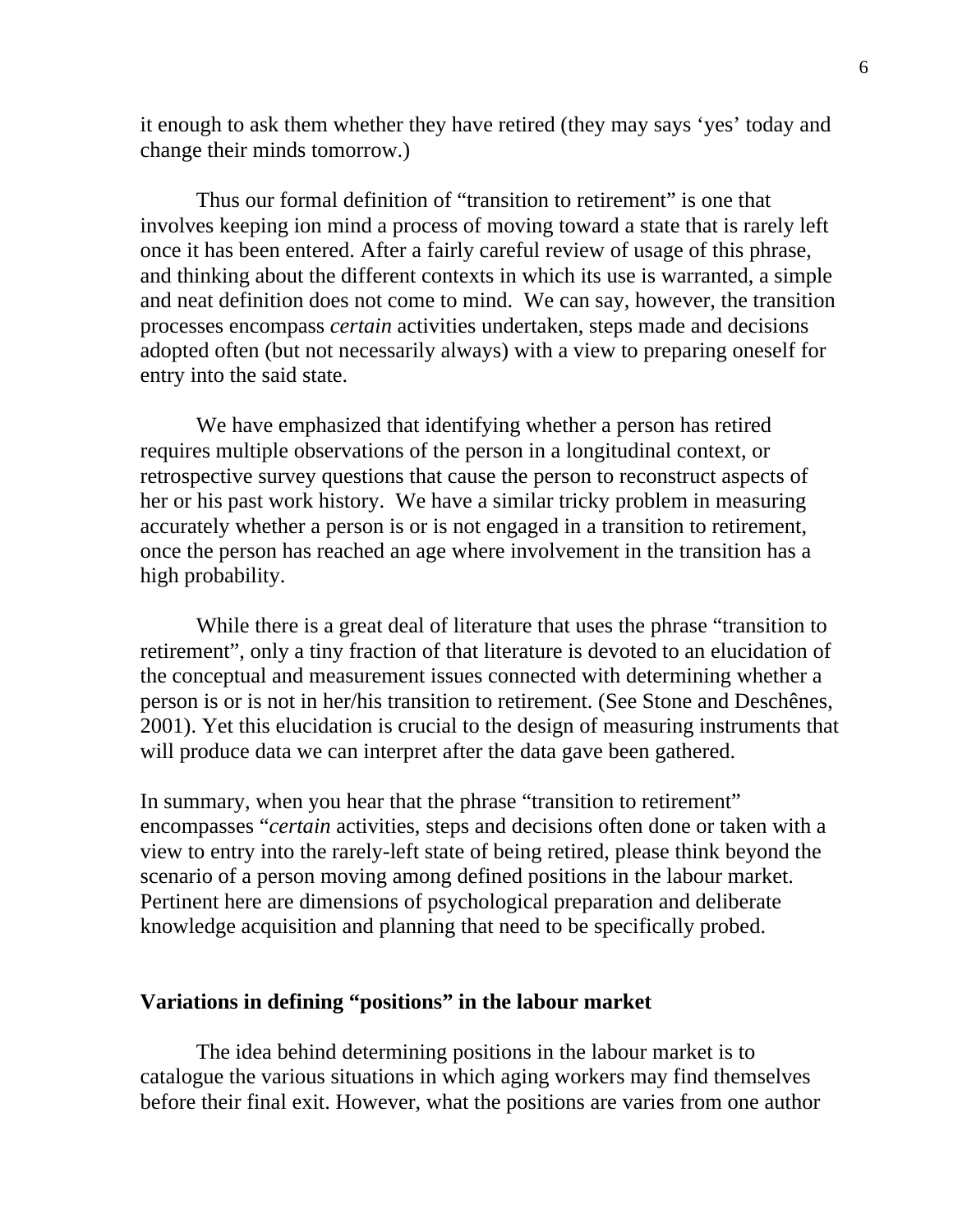to another; they are often grouped under concepts such as *bridge jobs*, *postcareer employment* or *partial retirement*.

# *Positions based on types of employment*

The following list of positions based on the nature of the job is derived from the literature (McDonald, 1996; Ruhm, 1990; Ruhm, 1995; Stein, 2000; Weckerle and Shultz, 1999):

- 1 Full-time career employment in an organization
- 2 Full-time non-career employment in an organization
- 3 Part-time non-casual employment in an organization
- 4 Full-time casual employment in an organization
- 5 Part-time casual employment in an organization
- 6 Full-time self-employment, but not in an organization
- 7 Part-time self-employment, but not in an organization
- 8 Unemployment<sup>3</sup>
- 9 Not in the labour market

## *Positions based on degree of activity*

Some authors account for the transitions in the labour market by focusing on the variations in the degree of activity and not on the nature of that activity (Blau, 1994; Honig and Reimer, 1987). Such an approach alters the list cited above significantly.

- 1. Full-time employment
- 2. Part-time employment
- 3. Casual employment
- 4. Unemployment $4$
- 5. Not in the labour market

# *List of positions based on perceived retirement status*

A third list of positions could be drawn up using an approach that takes into account both the variations in paid activity and the views of employees concerning their retirement status. This approach takes into account whether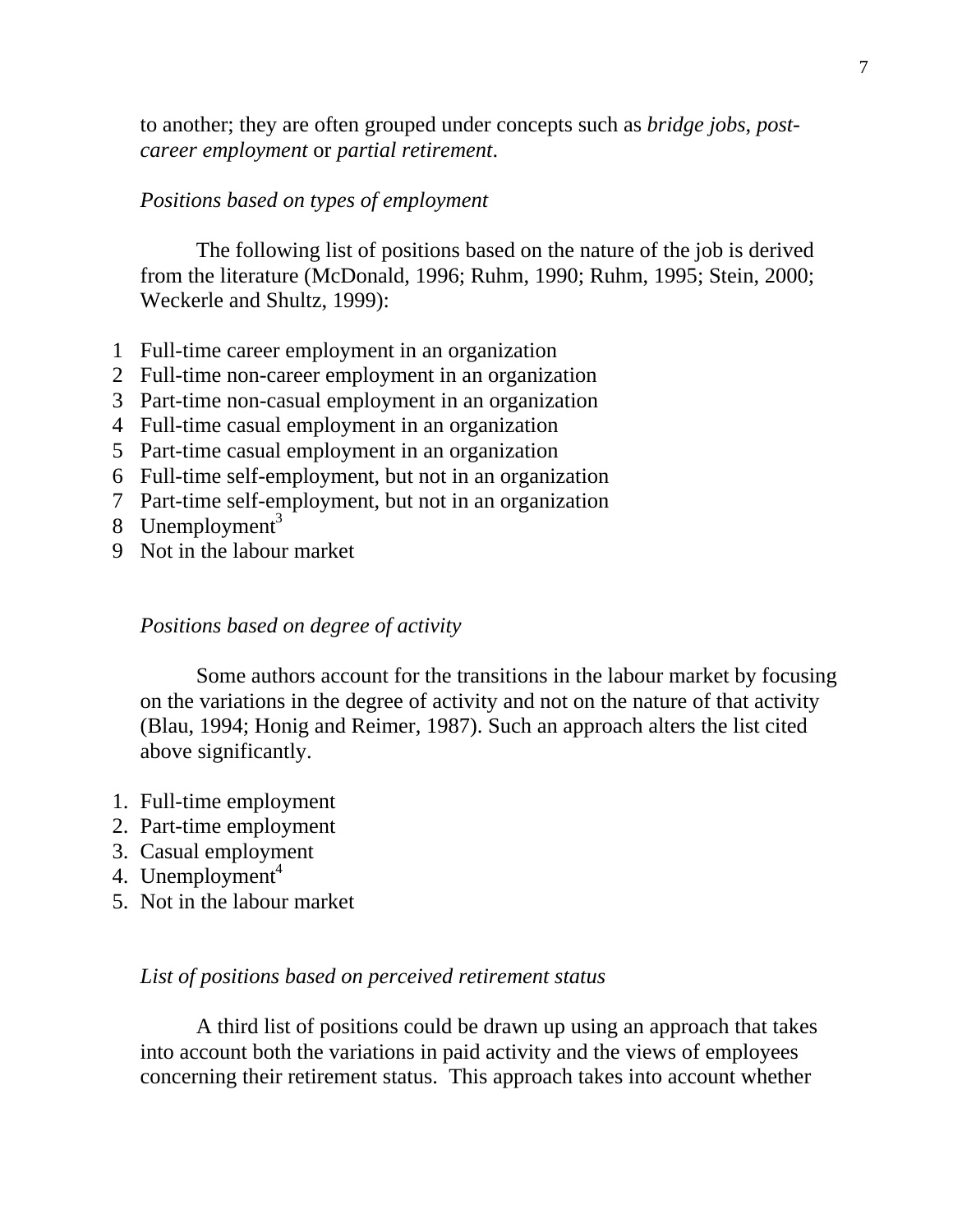individuals perceive themselves as non-retired, partially retired or retired. It leads to the following of positions:

- 1. working full time and seeing oneself as being in one's career job or in a job that is not regarded as a "bridge job"
- 2. seeing oneself as partially retired in a "bridge job"
- 3. seeing oneself as retired.<sup>5</sup>

# **Trajectories of transitions to retirement**

A trajectory can be defined in terms of the sequence of changes of position that mark the steps in an individual's separation from the labour market up to the final position of full retirement.

There are few articles that deal with a wide variety of trajectories or paths of transition to retirement. There is a tendency to concentrate analysis on describing movements between two positions and the underlying factors, without working out the complete sequences.

An article by David Blau (1994) contains an attempt to identify complete sequences of movements in transitions to final retirement. The article presents sequences of movements for men between the ages of 55 and 73 across three positions based on degree of labour market activity: (1) employed full time, (2) employed part time, and (3) not in the labour market.<sup>6</sup> In this study, full-time employment means working 35 or more hours a week. Part-time employment means working less than 35 hours a week.

The many paths that were catalogued over an interval of ten years are shown in tables illustrating sequences of positions for men who were interviewed for the first time at age 55 and for the last time 10 years later.

The sequences observed for individuals who initially were working full time and whose final position was "Not in the labour market" are as follows:

- 1. Employed full time  $\rightarrow$  Not in the labour market
- 2. Employed full time –> Employed part time –> Not in the labour market.
- 3. Employed full time  $\rightarrow$  Not in the labour market  $\rightarrow$  Employed part time  $\rightarrow$  Not in the labour market.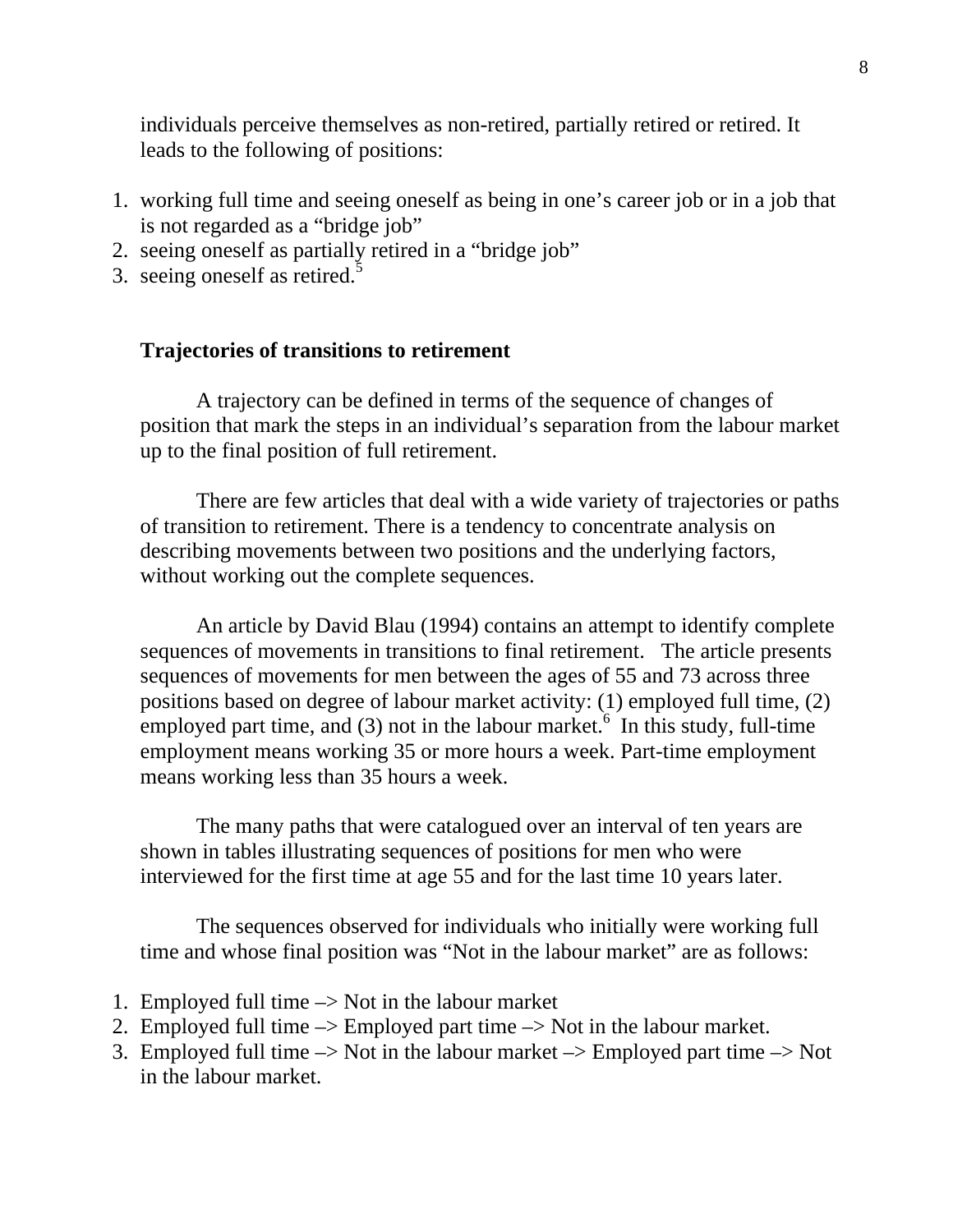- 4. Employed full time  $\rightarrow$  Not in the labour market  $\rightarrow$  Employed full time  $\rightarrow$  Not in the labour market.
- 5. Employed full time  $\rightarrow$  Employed part time  $\rightarrow$  Employed full time  $\rightarrow$  Not in the labour market.
- 6. Employed full time  $\rightarrow$  Not in the labour market  $\rightarrow$  Employed full time  $\rightarrow$ Employed part time  $\rightarrow$  Not in the labour market.
- 7. Employed full time  $\rightarrow$  Not in the labour market  $\rightarrow$  Employed full time  $\rightarrow$  Not in the labour market  $\rightarrow$  Employed full time  $\rightarrow$  Not in the labour market.<sup>7</sup>
- 8. Other.

The sequences for those who were initially in the "Employed part time" position and 10 years later in the "Not in the labour market" position are as follows:

- 1. Employed part time  $\rightarrow$  Not in the labour market.
- 2. Employed part time –> Employed full time –> Not in the labour market.
- 3. Employed part time  $\rightarrow$  Not in the labour market  $\rightarrow$  Employed part time  $\rightarrow$  Not in the labour market.
- 4. Employed part time  $\rightarrow$  Not in the labour market  $\rightarrow$  Employed full time  $\rightarrow$  Not in the labour market.
- 5. Employed part time  $\rightarrow$  Employed full time  $\rightarrow$  Employed part time  $\rightarrow$  Not in the labour market.
- 6. Other.

Finally, the sequences for individuals who were in the "Not in the labour market" at both the beginning and the end of the survey are as follows:

- 1. Not in the labour market.
- 2. Not in the labour market  $\rightarrow$  Employed part time  $\rightarrow$  Not in the labour market.
- 3. Not in the labour market  $\rightarrow$  Employed full time  $\rightarrow$  Not in the labour market.
- 4. Not in the labour market  $\rightarrow$  Employed full time  $\rightarrow$  Employed part time  $\rightarrow$  Not in the labour market.
- 5. Not in the labour market  $\rightarrow$  Employed full time  $\rightarrow$  Not in the labour market  $\rightarrow$ Employed full time  $\rightarrow$  Not in the labour market.
- 6. Other.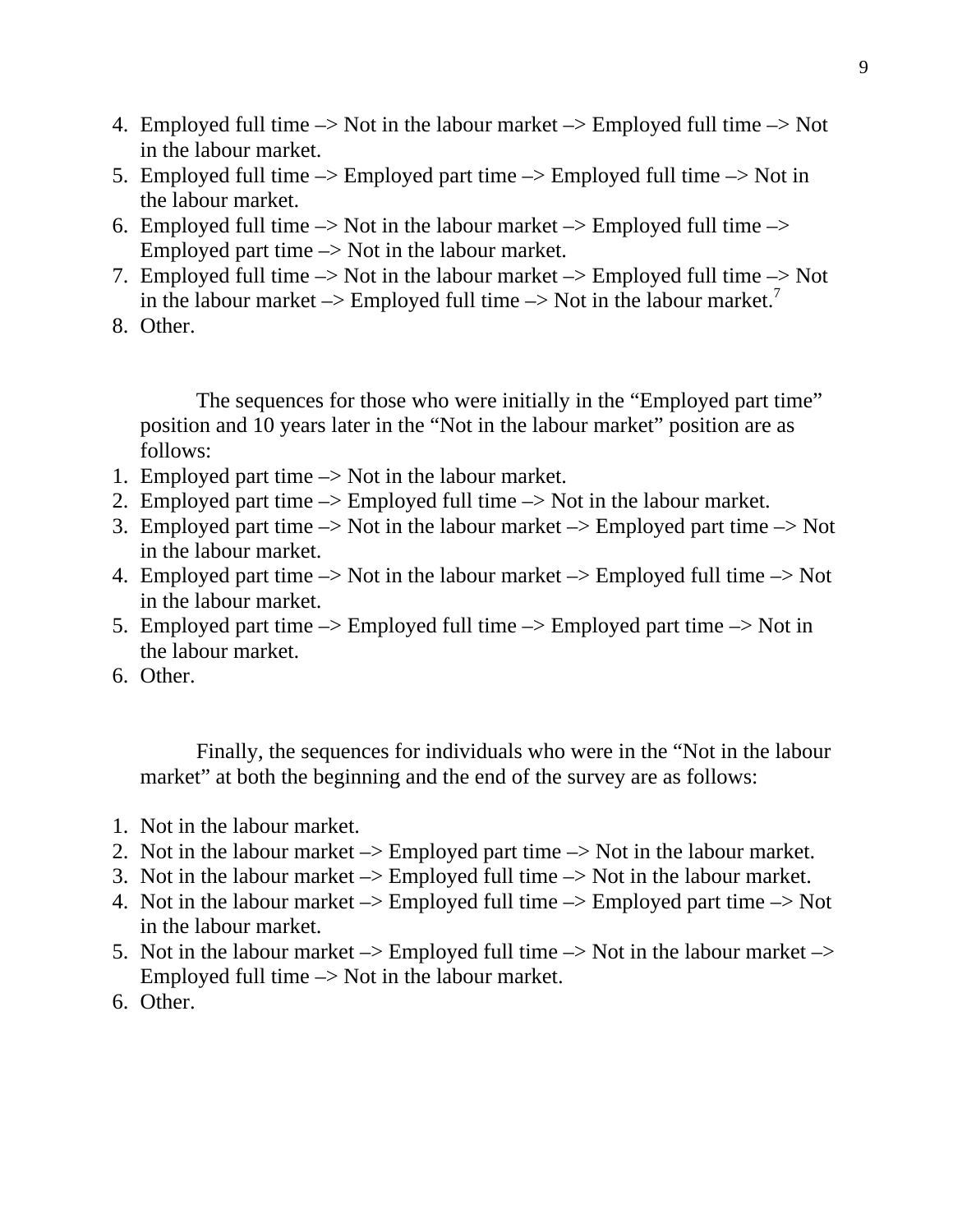If we summarize all these sequences, we find that there are three main categories of paths. The first category includes only one change of position, while the second and third categories include several changes of position:

- 1. The standard retirement path, which takes the form of a movement from fulltime career employment to final exit from the labour market.
- 2. The so-called "gradual" retirement paths, which involve reducing the number of hours spent in paid employment until final separation.
- 3. The numerous paths that can be described as disordered, which include increasing or decreasing the number of hours spent in paid employment as well as exiting the labour market.

# **General critique**

Most of the criticism concerns the gaps and lack of precision in the literature concerning definitions, lists of positions and the identification of trajectories.

#### *Where does the transition to retirement begin?*

At what point can we say that the process of transition to retirement has begun? We have not found theoretical literature that addresses this question. The empirical works tend to use an arbitrary starting point that reflects the limitations of available data. Identifying the starting point of this process is necessary in order to provide a complete specification of the concept of transition to retirement.

We could say that the process of transition to *voluntary* retirement begins when the individual has planned a series of actions that will lead to retirement at the time he/she or she has chosen, and that he/she or she has taken the first of those actions. In the case of involuntary retirement, the process of transition to *involuntary* retirement begins at the time of the key event that causes a series of steps that end with retirement. Ruhm (1995) identifies the beginning of this transition as the point where individuals in their fifties leave the job they have held for over 10 years, which is referred to as their "career job".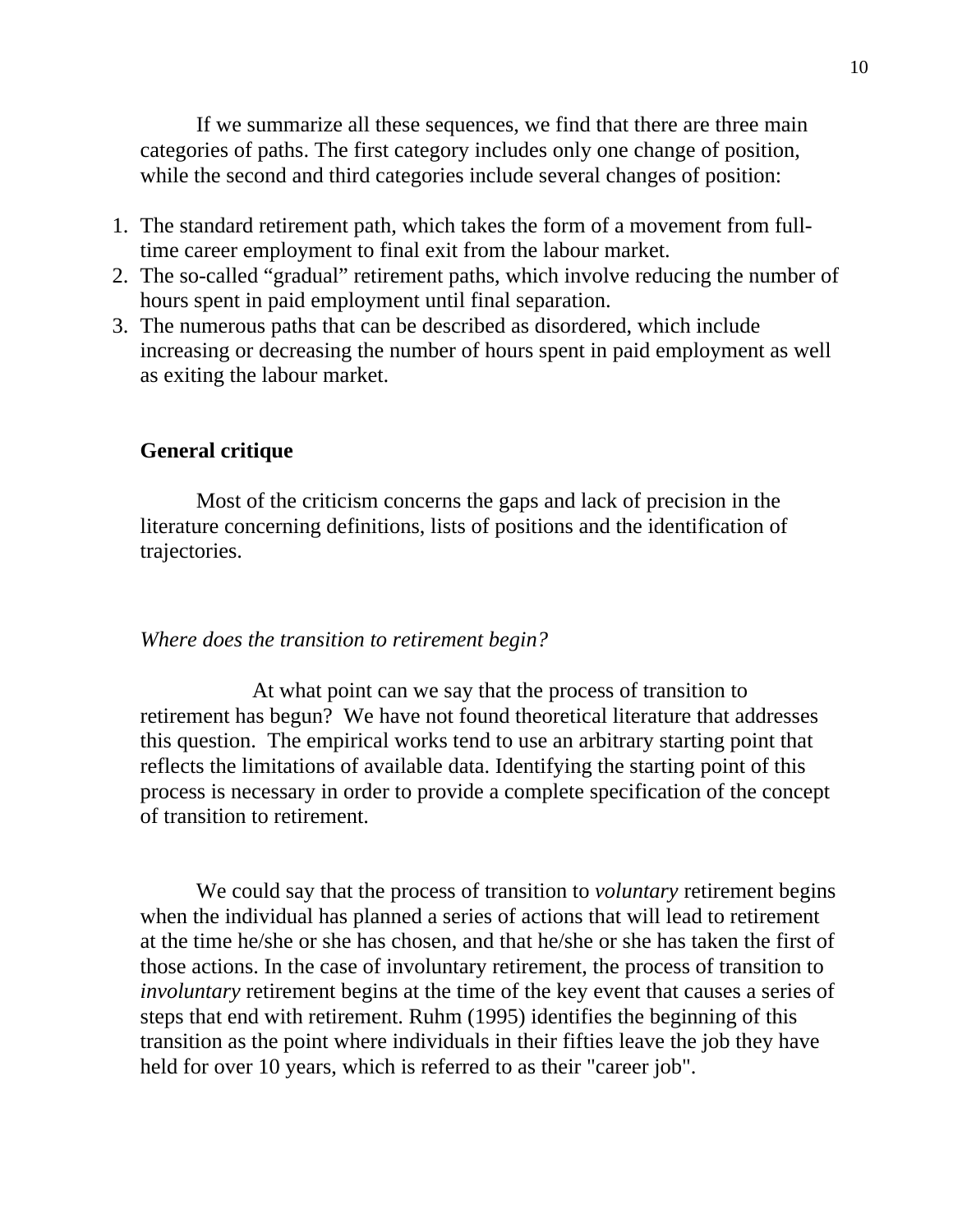## *Difficulties and ambiguities in the definitions of transition to retirement*

A major source of difficulty in the definition of "transition to retirement" lies in the fact that there is a wide range of definitions of "retirement" in the literature (Gustman and Steinmeier, 2000; McDonald, 1996). Different definitions lead to different conceptions of the transition to retirement, which in turn lead to varying lists of positions and conceptions of trajectories of transition.

One key problem is that in the writings of certain authors discussing how labour market participation ends for aging workers, the definitions of "retirement" and of "retiree" often lack clarity. One point often made in explaining the prevalence of this defect is that what separates work from retirement is not easily identifiable (McDonald, 1996). Some authors prefer to focus discussion upon various employment-related events affecting aging workers. The result is that we may have a good picture of individuals' labour market activity, but the picture becomes cloudy when we ask about the processes by which those individuals become retirees.

The economic character of the transition-to-retirement studies reflects the fear of excessive demands on public financing of incomes for older persons. As a result, they focus heavily on labour-market-related events, whereas other more sociological approaches would encourage the consideration of community-support and family-caring work as important aspects of working life.

# *Criticism of the determination of positions in the literature*

In some of the lists of positions we presented earlier, we intentionally added "Unemployment" because that position is not explicitly shown in many American studies. This condition could have arisen due to gaps in the data used by the authors in their discussions of transitions to retirement. Those data often recognize a shift from one job to another, but not a shift from employment to retirement or from employment to unemployment (Blau, 1994). Yet, in a number of European studies and a few American ones, it is clearly stated that individuals who are unemployed may retire without finding a new job. It would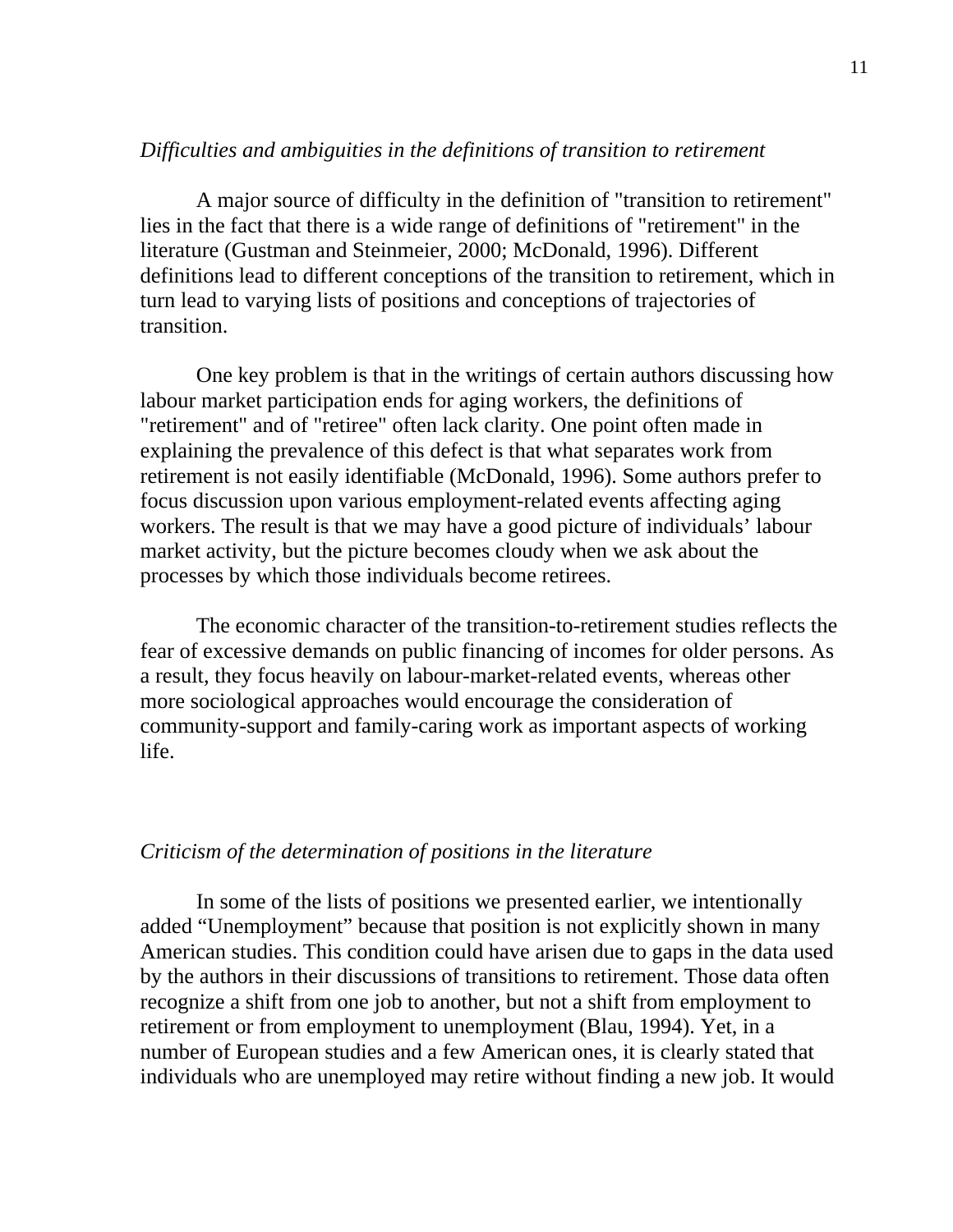make good sense to include the "Unemployment" category in those studies so that the types of transitions to retirement could be more fully discussed.

Often the literature lacks precision in clearly defining the positions among which aging workers may move. Popular phrases such as "bridge job", "partial retirement" or "post-career employment", hint at positions; but the latter fail to receive precise definition. Take for example the following list of positions: (1) working full time, (2) seeing oneself as partially retired, and (3) seeing oneself as retired. The definitions of "partially retired" given in the literature often refer to a situation where (a) individuals consider themselves partially retired and (b) their labour market participation is marked by a reduction in work hours and perhaps even a change in the nature of their activity (Gustman and Steinmeier, 2000; Honig and Reimers, 1987; Ruhm, 1990; Weckerle and Shultz, 1999). On the basis of this definition of "partial retirement", the authors have noted that it may involve a variation in an individual's degree of activity or a change in the nature of that activity. Hence, there is reason to suspect that this "partial retirement" position itself contains more detailed positions that have not been explicitly described.

Another example is found in discussions of a move from "working full time" to "seeing oneself as partially retired". We might suppose that such a move might involve a shift from full-time to part-time work, or one from one full-time job to another full-time job. In either case, further elaboration is possible by taking into account persons' perceptions; for example, seeing oneself as partially retired in a career job, seeing oneself as partially retired in a full-time job that is not a career job, seeing oneself as partially retired in a parttime job that is not a career job.

Some authors fail to define "full-time employment", "part-time employment" or "post-career employment", even though they use those terms to discuss transitions to retirement. For the reader, this represents a serious lack of precision and clarity in their discussions.

#### *Trajectories of transitions to retirement: a serious gap in the literature*

The literature tends to focus on describing the various possible movements (changes from one position to another) without sequencing them so as to identify paths to retirement. As a result, studies of the *main* paths to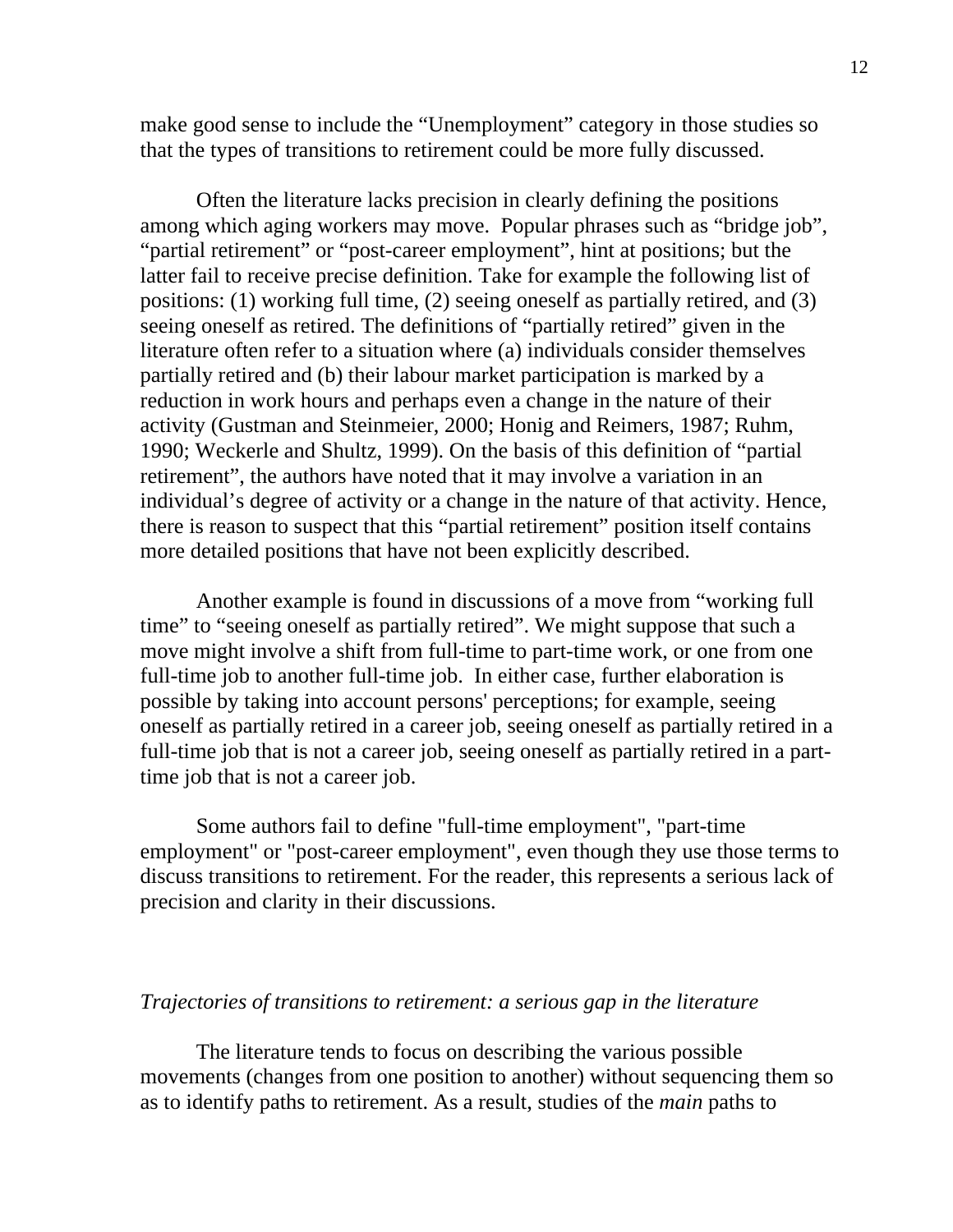retirement are scarce. And when we do find them, they exhibit a lack of precision in defining the types of paths, that is, the types of sequences of movements among possible positions.

Also missing are theoretical works where authors develop hypotheses concerning the *main* trajectories that workers take on their way out of the labour market. The proportions of retireees who use one of the main trajectories is a subject for important policy-relevant research.

#### **Extending the concepts to take some aspects of unpaid work into account**

We noted the fact that the transition-to-retirement studies have tended to be economic in focus, as they seem to have been intended specifically to support the work of institutions that monitor the operation of the labour market or deal with pension systems. However, as argued below, there are some classes of government policies for which a broader approach is needed. The following paragraphs introduce one of the possible broader approaches. It is necessary to begin with a few definitions concerning "retirement", "transition to retirement" and "trajectories of transitions to retirement".

#### *Retirement*

When retirement is examined strictly from the labour market perspective we can adopt the definition that "retirees" are those who are not doing paid work, are not looking for paid work, and have no intention of looking for paid work after a specified period of time.

Is the practice of confining oneself to the labour market perspective sufficient in the context of government policies, or in the context of basic social science research on retirement? Should work done outside the labour market, work that produces outputs used by people other than those who do the work, or even outputs used by organizations (usually referred to as "volunteer work"), be excluded from the universe of this discourse?

It can be argued that the concept should not be limited to the labour market if we want to address important issues concerning the labour-market behaviour of groups who habitually devote an above-average portion of their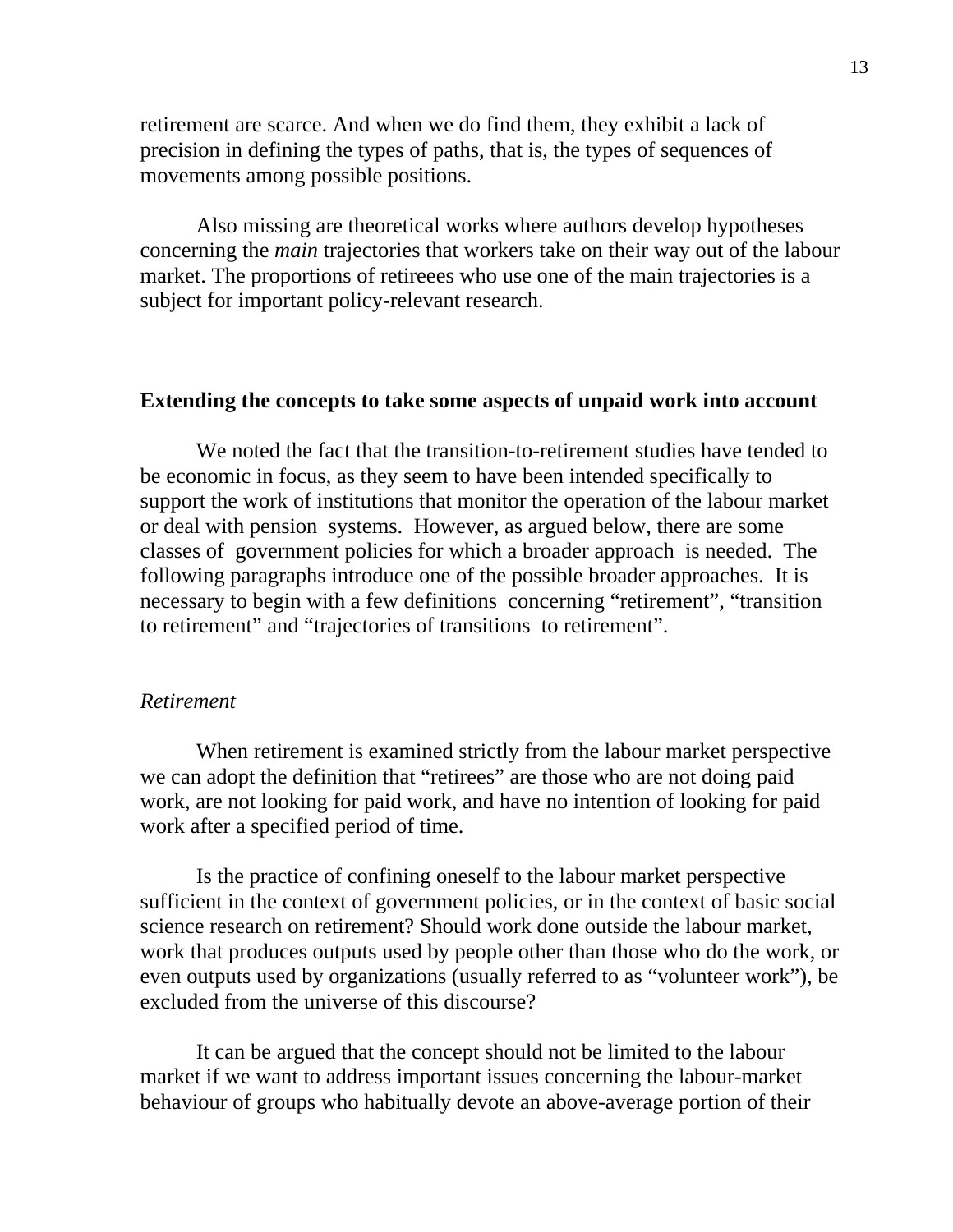time to productive work outside the labour market. In particular, this would include many groups of women in our society. In such circumstances, we need to take into account variables relating to productive work outside the labour market when we define the concept of "retirement".

In a broader context than that of the labour market, we suggest the following definition: Individuals are in "retirement" when (1) they are not doing any paid work, (2) they work at a *non*-substantial level outside the labour market for family, friends or an organization, (3) they have no intention of changing this behaviour ((1) and (2) just cited) after a specified period of time, and (4) they did one of those types of work for a large number of years.

## *Transition to retirement*

The notion of a series of changes, or movements, among a set of welldefined positions is intrinsic to the concept of *transition to retirement*. We begin with a simplified list of those positions.

The literature suggests the following as the minimum list of appropriate positions:

- 1. Doing paid work in a "career job".<sup>8</sup>
- 2. Doing paid work, but not in a "career job".
- 3. Looking for paid work.
- 4. Not doing paid work and not looking for paid work, *but intending to look for paid work* after a specified period of time.
- 5. Not doing paid work, not looking for paid work, and *not* intending to look for paid work after a specified period of time.

With respect to this list, "transition to retirement" refers to a sequence of movements among the positions, except the fifth one, of persons whose ultimate destination is the *final position*. That is where retirees are.<sup>9</sup>

Table 1 contains a list that is more detailed than the one just cited above since it is based on the second definition of "being retired", that is, the definition that includes certain aspects of unpaid work.

# [TABLE 1 ABOUT HERE ]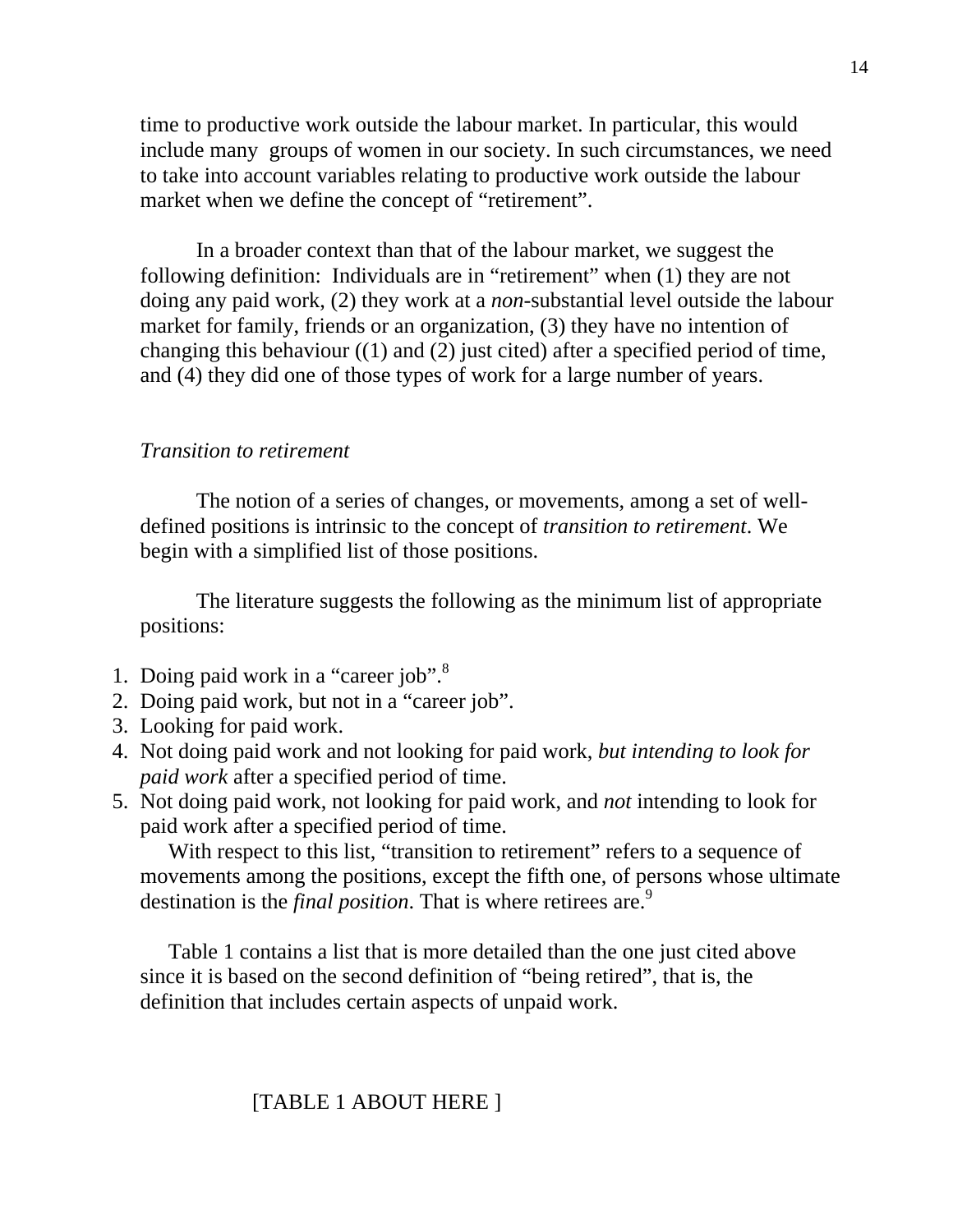In this table, the first position in the list is as follows: the individual is doing paid work in a "career job", unpaid work for the family and volunteer work for an organization. The last position on the list refers to someone who is not doing paid work, not looking for paid work, and *not* intending to look for paid work after a specific period of time. In addition, that person is not doing any unpaid work or any volunteer work for an organization.

#### *Trajectories of transition to retirement*

A transition-to-retirement path or trajectory is a sequence of different positions occupied by a person whose ultimate destination is "retired" status.

Figure 1 shows two possible paths in a 12-year span.<sup>10</sup> The first, "Path" A", consists of the following sequence. In 1986 and 1992, the individual is doing paid work in a "career job". In 1998, he/she is not doing paid work and has no intention of looking for paid work. In the interval between 1992 and 1998, he/she was in an intermediate position, that of looking for paid work.

# [FIGURE 1 ABOUT HERE ]

"Path B" is a more complex sequence than "Path A"., where there are several movements in the same interval of time covered by path A. It shows that in 1986, an individual held a "career job". In 1992, he/she was looking for paid work. Between those years, the individual was in three positions: doing paid work, but not in a career job; looking for paid work; and once again doing paid work, but not in a career job. In 1998, he/she was not doing paid work and had no intention of looking for paid work. That was after looking for paid work between 1992 and 1998.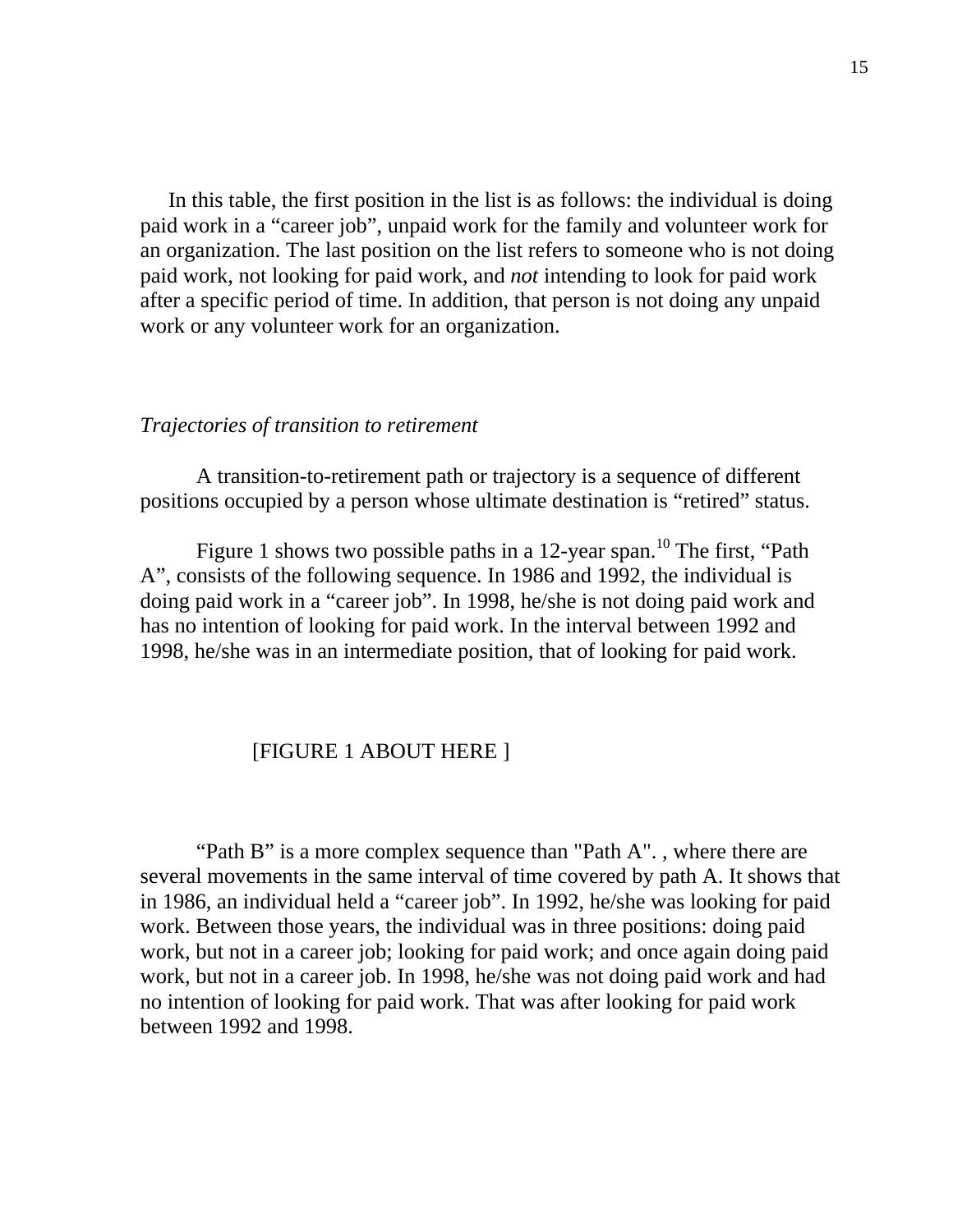These are only two examples of possible paths, but they show how the level of complexity that can be expected when identifying paths, even with only five possible positions.

#### **Summary**

Despite the value of examining transitions to retirement, adequate clarifications of the concept are often missing in the literature. Moreover, readers are subjected to a wide range of definitions of "retiree".

This paper has identified three broad perceptions of the concept of *transition to retirement*, two American and one European. In the seemingly dominant American model, transition to retirement is perceived as a process consisting of one or more movements within a set of positions that reflect variations in labour market activity. The last movement is separation from the market. A second American model associates the transition with one or more movements among the following statuses: active, inactive and unemployed. The European model, on the other hand, focuses only one movement, from active status to inactive status. In this approach variety lies in the different ways in which aging workers can take their leave from the labour market.

The concept of transition to retirement always entails the preparation of a list of the various possible situations in which aging workers may find themselves. We attempted to identify those lists of positions from the literature. However, we encountered some undesirable gaps and lack of precision. On the basis of the same conception of the transition to retirement, we defined a "trajectory of transition to retirement" as a sequence of changes of position that indicate an individual's movements on hers/his way out of the labour market until he/she reaches the final position of fully retired. The literature has precious little to say about those sequences. It tends to focus on describing the various possible movements (changes from one position to another) without sequencing them so as to identify the complete path to full retirement.

In addition, because of their economic focus, transition-to-retirement studies tend to concentrate heavily on the labour market, whereas a more sociological perspective would encourage consideration of other important aspects of working life. We therefore proposed to extend the concepts of "retirement", "transition to retirement" and "trajectories of transition to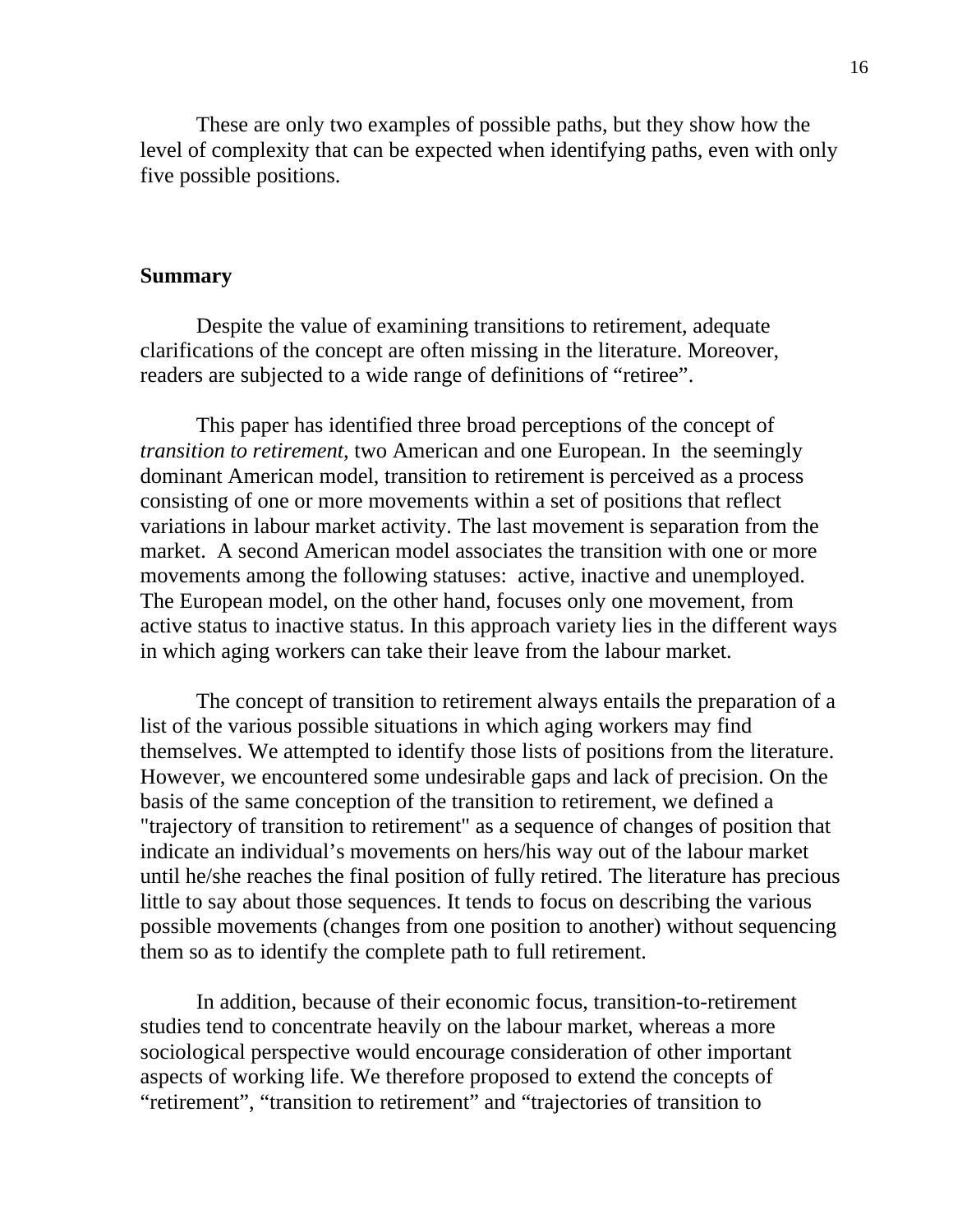retirement" beyond the labour market to include certain aspects of unpaid work (e.g., volunteer work for organizations). Using these extended definitions, we also constructed a much more detailed list of positions than those normally encountered in the literature and demonstrated how complex the various paths to retirement can be.

# **Notes**

- 1. It has been noted that in Canada and the United States that the labour force participation rate in the population aged 50 and over has been steady and even rising for men since 1997 (Purcell, 2000; Statistics Canada, 2001). In New Zealand, the increase in the male participation rate began earlier, in 1991 (Cook, 1997).
- 2. To avoid possible confusion between "position" and "status", we will take "position" to be a type of employment and the degree of labour market activity associated with it (e.g., full-time career employment). "Status" will refer to a more general labour market situation (active, inactive or unemployed).
- 3. The "Unemployment" position was added by the authors.
- 4. The "Unemployment" position was added by the authors.
- 5. The ambiguity of the term "retiree" will be discussed in the section on criticism.
- 6. Unemployed is not a separate position in this study. It probably falls in the "Not in the labour market" category.
- 7. The difference between sequence 4 and sequence 7 is that in the 10-year span, the individual changes position four times in sequence 4 and six times in sequence 7.
- 8. In general, "career job" refers to a very long-term job with the same employer. The individual calls it a "career job" to indicate its importance in hers/his or her labour-market experience. This is a connotative definition. If we want to produce statistical estimates, an operational definition is required. We need to specify, more or less arbitrarily, what the minimum time is for a job to be considered "long term" and whether it is essential to determine if the employee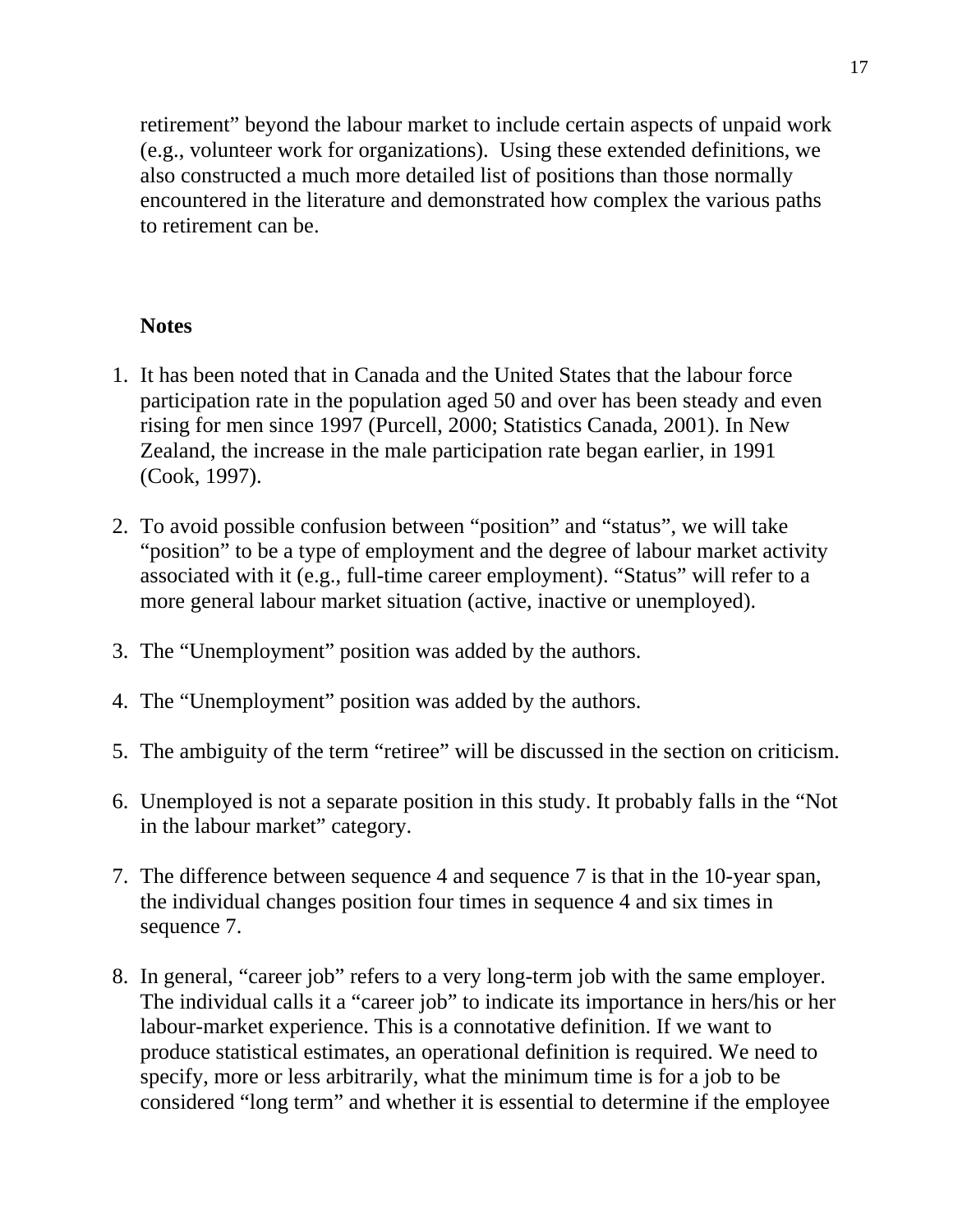believes that the term "career" applies to the job he/she or she is in (Ruhm, 1995). Also, in a few occupations, such as university professor, it's not easy to insist that the job must be with a single employer! Statistical measurement of who has or does not have a career job will be based on a number of more or less arbitrary judgements.

- 9. It is, of course, possible for people in this position to leave it and move to another position at some point in their lives.
- 10.To keep the discussion within reasonable limits, we will consider only five positions and two possible paths within the 12-year span.

# **Bibliography**

(to come in a future draft)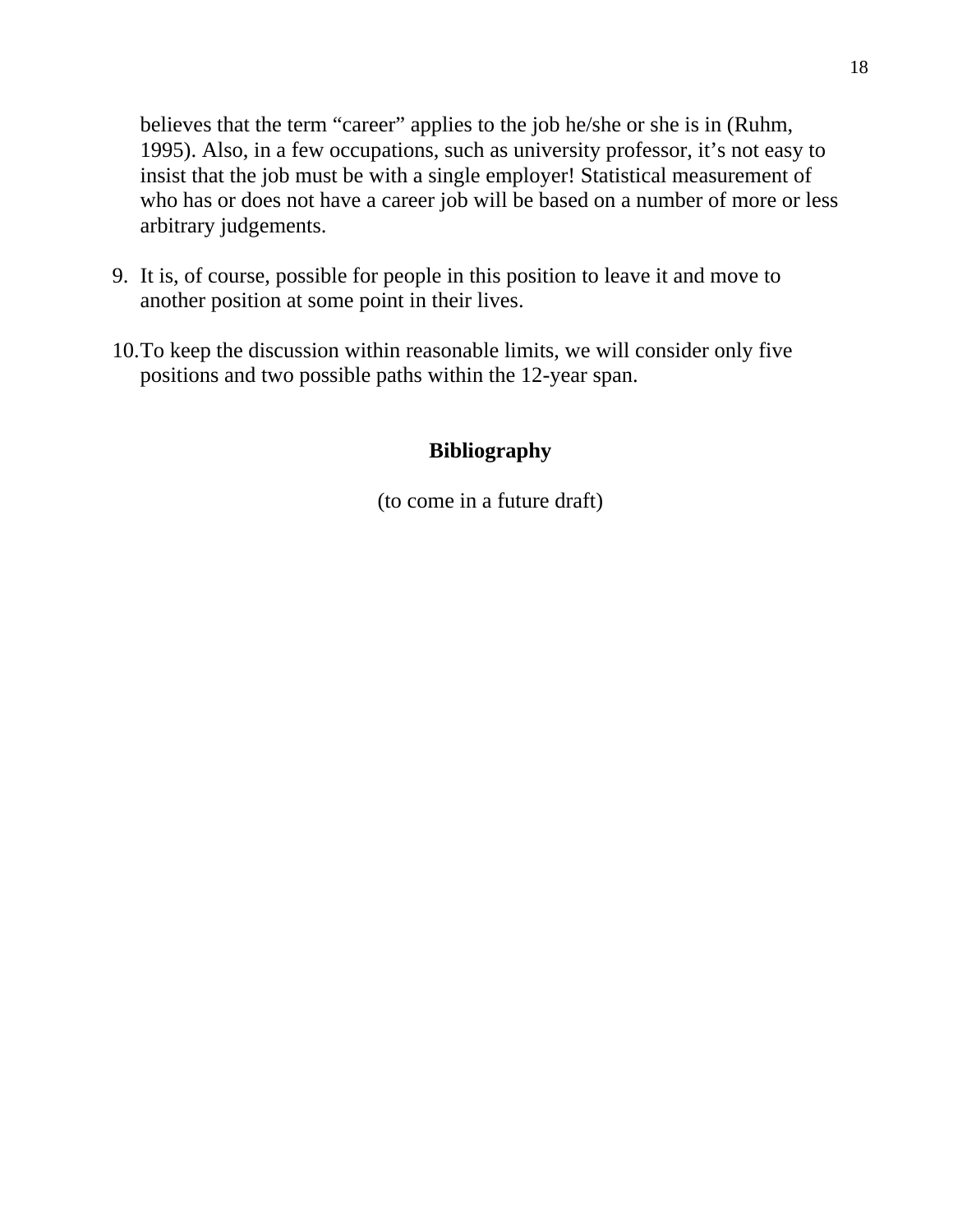# **Tableau 1. Liste des positions établies à partir de la définition d'« être à la retraite » qui tient compte du travail non-rémunéré.**

|                | Au travail<br>rémunéré<br>dans un «<br>emploi de<br>carrière ». | Au travail<br>rémunéré,<br>mais pas<br>dans un «<br>emploi de<br>carrière ». | À la<br>recherche<br>d'un<br>travail<br>rémunéré. | Sans travail<br>rémunéré et pas à<br>la recherche d'un<br>travail rémunéré,<br>quoiqu'on ait<br>l'intention d'en<br>chercher un après<br>une période<br>spécifique. | Sans travail<br>rémunéré, sans<br>recherche d'un<br>travail rémunéré<br>et sans intention<br>d'en chercher<br>un après une<br>période<br>spécifique. | Fait du<br>travail<br>non<br>rémunéré<br>pour le<br>compte<br>de la<br>famille. | Fait du<br>travail<br>bénévole<br>pour un<br>organisme. |
|----------------|-----------------------------------------------------------------|------------------------------------------------------------------------------|---------------------------------------------------|---------------------------------------------------------------------------------------------------------------------------------------------------------------------|------------------------------------------------------------------------------------------------------------------------------------------------------|---------------------------------------------------------------------------------|---------------------------------------------------------|
| $\mathbf{1}$   | $\boldsymbol{\mathrm{X}}$                                       | $-$                                                                          | $-$                                               | --                                                                                                                                                                  | $-$                                                                                                                                                  | $\mathbf X$                                                                     | $\mathbf X$                                             |
| $\overline{c}$ | $\overline{\text{X}}$                                           | $-$                                                                          | $=$                                               | $\overline{a}$                                                                                                                                                      | $-$                                                                                                                                                  | $\overline{\text{X}}$                                                           | --                                                      |
| 3              | X                                                               | $-$                                                                          | $\overline{a}$                                    | --                                                                                                                                                                  | --                                                                                                                                                   | $-$                                                                             | $\mathbf X$                                             |
| $\overline{4}$ | $\overline{\text{X}}$                                           | --                                                                           | $-$                                               | --                                                                                                                                                                  | $-$                                                                                                                                                  | --                                                                              | $-$                                                     |
| 5              | <u></u>                                                         | X                                                                            | $-$                                               | --                                                                                                                                                                  | --                                                                                                                                                   | X                                                                               | $\boldsymbol{X}$                                        |
| 6              | $-$                                                             | $\overline{\text{X}}$                                                        | $-$                                               | --                                                                                                                                                                  | --                                                                                                                                                   | $\overline{\text{X}}$                                                           | --                                                      |
| 7              | $-$                                                             | $\overline{\text{X}}$                                                        | $-$                                               | $-$                                                                                                                                                                 | --                                                                                                                                                   | $-$                                                                             | X                                                       |
| $8\,$          | $-$                                                             | $\mathbf X$                                                                  | --                                                | --                                                                                                                                                                  | $-$                                                                                                                                                  | $\mathrel{{-}-}$                                                                | $-$                                                     |
| 9              | $-$                                                             | $\equiv$                                                                     | X                                                 | $-$                                                                                                                                                                 | $-$                                                                                                                                                  | $\mathbf X$                                                                     | X                                                       |
| 10             | $\overline{a}$                                                  | $-$                                                                          | $\overline{X}$                                    | $-$                                                                                                                                                                 | $-$                                                                                                                                                  | $\overline{\text{X}}$                                                           | $-$                                                     |
| 11             | $-$                                                             | $-$                                                                          | X                                                 | --                                                                                                                                                                  | --                                                                                                                                                   | $-$                                                                             | $\boldsymbol{\mathrm{X}}$                               |
| 12             | $\overline{a}$                                                  | $-$                                                                          | X                                                 | --                                                                                                                                                                  | --                                                                                                                                                   | $-$                                                                             | $-$                                                     |
| 13             | $\overline{a}$                                                  | $-$                                                                          | --                                                | $\overline{\text{X}}$                                                                                                                                               | $-$                                                                                                                                                  | $\overline{\text{X}}$                                                           | $\mathbf X$                                             |
| 14             | --                                                              | $-$                                                                          | $-$                                               | $\overline{\text{X}}$                                                                                                                                               | --                                                                                                                                                   | $\overline{\text{X}}$                                                           | --                                                      |
| 15             | $-$                                                             | $-$                                                                          | --                                                | X                                                                                                                                                                   | $-$                                                                                                                                                  | $-$                                                                             | $\mathbf X$                                             |
| 16             | $\overline{a}$                                                  | $-1$                                                                         | $-$                                               | $\overline{\text{X}}$                                                                                                                                               | $-$                                                                                                                                                  | --                                                                              | $\overline{a}$                                          |
| 17             | $-$                                                             | $- -$                                                                        | $-$                                               | $-$                                                                                                                                                                 | $\boldsymbol{\mathrm{X}}$                                                                                                                            | $\boldsymbol{\mathrm{X}}$                                                       | $\mathbf X$                                             |
| 18             | $-$                                                             | $-$                                                                          | $-$                                               | --                                                                                                                                                                  | $\overline{\text{X}}$                                                                                                                                | $\overline{\text{X}}$                                                           | --                                                      |
| 19             | $-$                                                             | $-$                                                                          | $-$                                               | $-$                                                                                                                                                                 | $\overline{\text{X}}$                                                                                                                                | $\overline{a}$                                                                  | $\overline{X}$                                          |
| 20             | $\overline{a}$                                                  | $-$                                                                          | $-$                                               | $-$                                                                                                                                                                 | X                                                                                                                                                    | $\overline{a}$                                                                  | $\overline{a}$                                          |

 $X =$  appartient à cette catégorie

-- = n'appartient pas à cette catégorie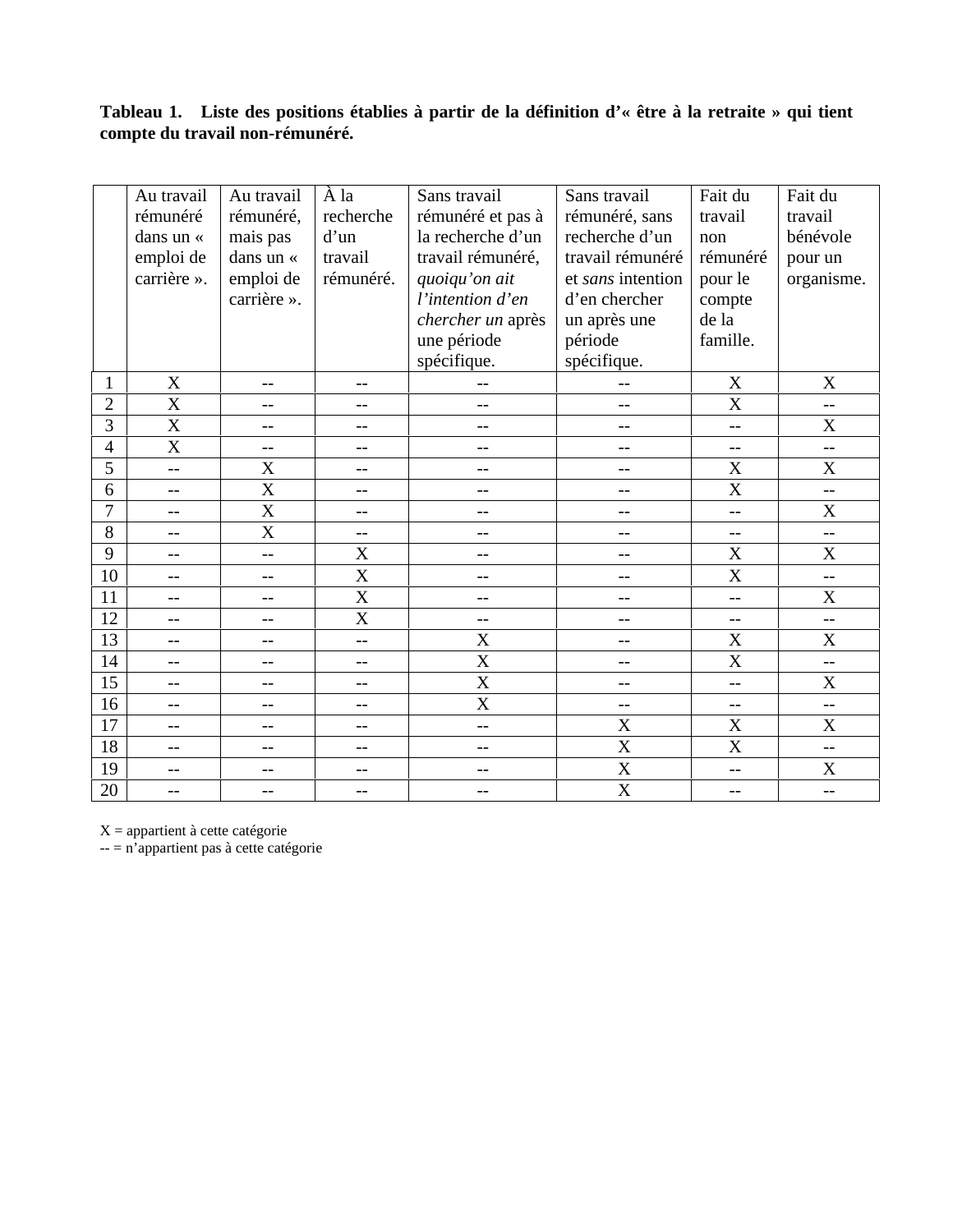# Figure 1. Deux modèles de transition vers la retraite.